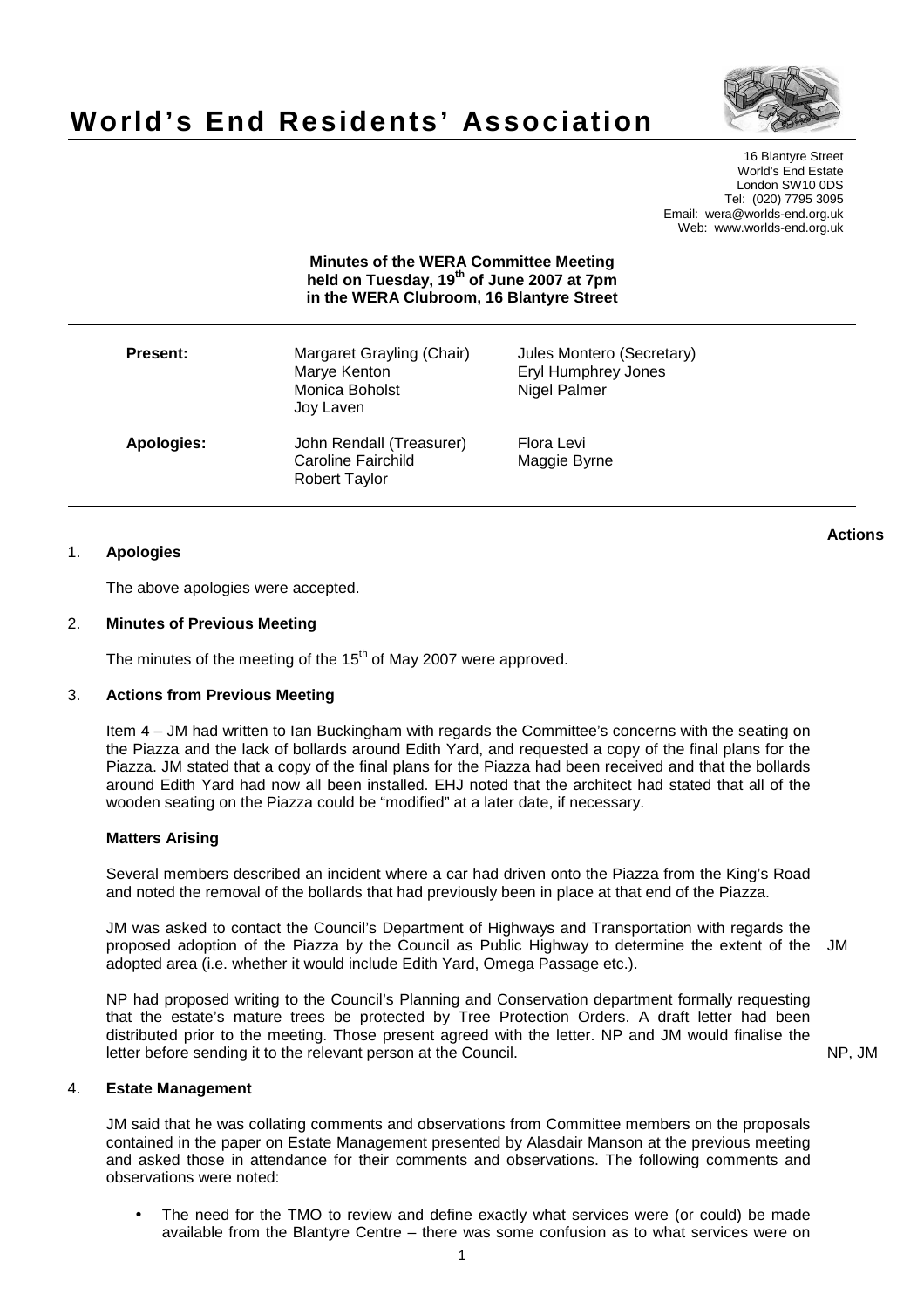offer beyond those previously provided by the estate staff and there was some concern that it appeared that the Blantyre Centre could not open to deal with residents' enquiries without at last two members of staff, or a male member of staff (?), in attendance.

- That there was a need for a "single person" to be ultimately responsible for the overall management of the estate and everything that took place on it. This person would reasonably delegate matters to his staff and other parts of the TMO as appropriate, but would be expected to intervene as required to ensure the estate's residents were provided with an acceptable level of service. This "single person" would need to have the authority to investigate and deal with issues or concerns across multiple departments of the TMO. The person would ideally be devoted to the estate, would be present on the estate as much as possible, and their duties off the estate (e.g. at Charles House) would be kept to a minimum. Several Committee members noted that the estate manager of the Lancaster West estate might be a suitable model for the role.
- That there was a need for a single contact point to deal with communal repair issues. The person would be expected to deal with reports from residents (suitable contact details should be provided to all residents), have access to the appropriate TMO systems used by Customer Services to log and track repairs, have the authority to be able to instruct contractors appropriately and act independently to ensure that repairs were being progressed properly.
- Several members asked whether existing management inspected the estate's communal areas regularly, whether they independently checked on outstanding repairs, whether they checked that all/any contract monitoring was being carried out and properly logged, and, in the case that they did, whether there was any evidence of such activity.
- That the RA and residents needed to be provided with visibility of formal monitoring of the repairs, cleaning, grounds-maintenance contractors working on the estate and any relevant reports/completed work sheets. At the moment there was no such visibility, which made it impossible for the RA or residents to confirm whether the contractors were carrying out their duties properly or performing adequately. This suggested that the relevant written records were either intentionally not made available to the RA or residents for reasons unknown or were simply not being kept.
- Several members asked for further clarification on the "stress" that Alasdair Manson claimed was induced on the estate manager by simply managing the estate – the question of whether such stress was caused by the estate, the residents, the contractors or organisational dysfunction within the TMO was raised.
- That the TMO needed to put in place programmes of planned/regular maintenance. It was noted that the RA was now aware of several cases where the TMO carried out no planned or preventative maintenance and simply dealt with any and all issues on a purely reactive basis. This was not only inefficient and wasteful but had consistently failed to avert damage to individual properties or communal parts of the estate.
- That the TMO should proceed with a local dogs policy for the estate.

JM said he would collate all comments and observations from members and send them to Ian Twyford JM<br>at the TMO.

# 5. **Estate Security**

MG asked the Committee to consider the content of the paper on security presented at the last meeting. The following were noted:

- Some members believed that the TMO should proceed to upgrade the now-obsolete existing CCTV system on the estate. A new CCTV system should be installed to replace the existing, and tying in the cameras installed in the estate's lifts. The TMO should also investigate the use of portable CCTV cameras as used by other boroughs.
- Some members believed that the TMO should consider installing the door-entry (entryphone) component of the current proposals (this would require visitors to gain access through specific block entrances, but would still provide residents with their existing access. In addition, the block entrance doors should all be replaced with new, stronger doors, with minimal glazing.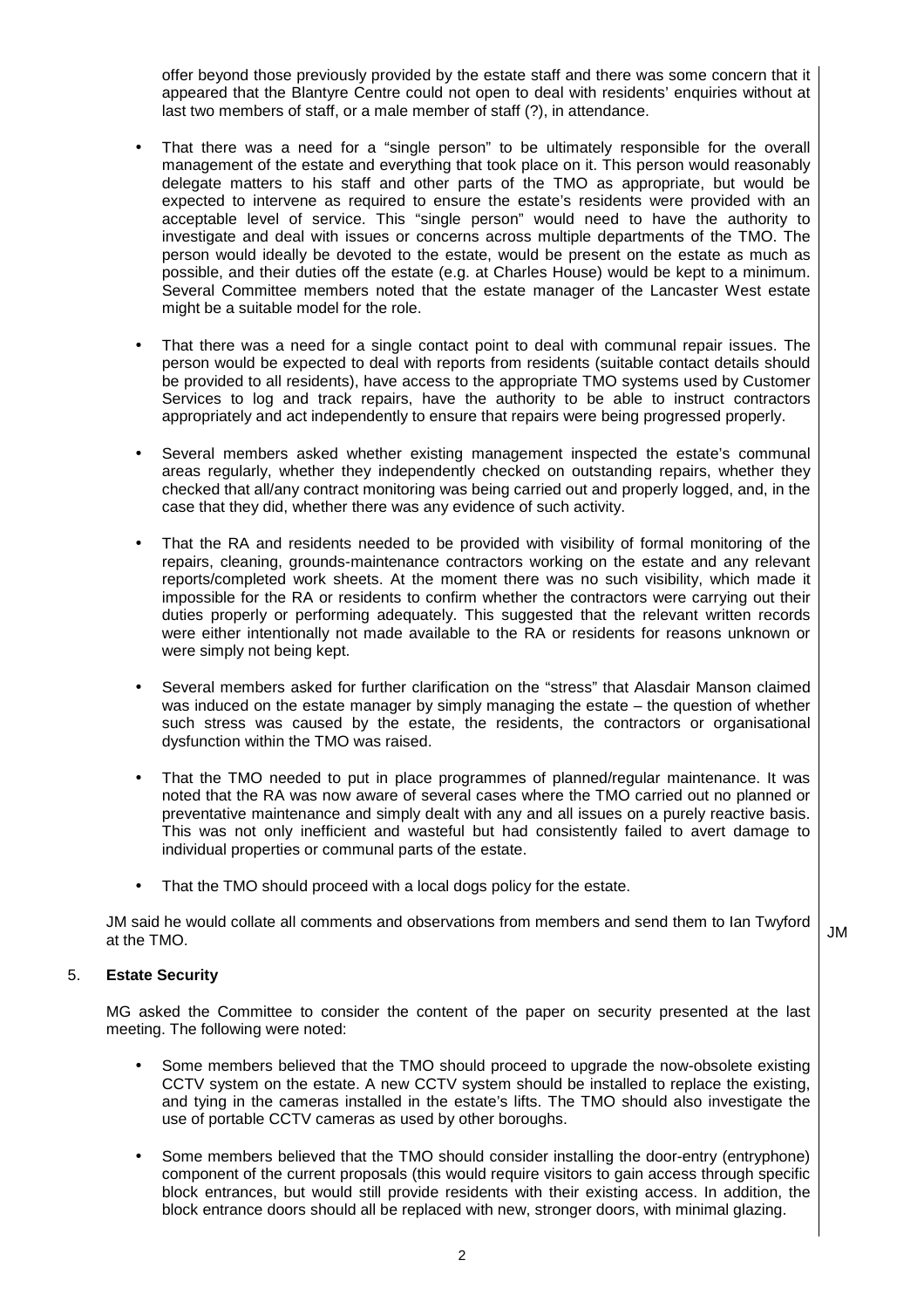- Some members believed that "proper zoning" of the estate where walls or fences separated one part of the estate from another – was the solution to the estate's problems. Other members opposed any kind of zoning of the estate. It was noted that the zoning on offer was with doors, not walls or fences, as the TMO claimed that building and fire regulations would not allow them to install any kind of physical barriers on the estate. Some members suggested splitting the estate in two with a single partition as a compromise, but most thought it unviable.
- That any kind of security system would require proper management and that the TMO had yet to make any kind of commitment to the proper management and effective use of any of the proposed security measures.
- That there was a clear need to research the potential use of alternative security measures.
- That Pellings did not appear to have the necessary experience to design a security system on the scale or complexity that would be required by an estate the size of World's End.
- That none of the proposals dealt with the problems caused by anti-social residents/visitors.

MG suggested that members try to identify and visit a similar estate to see how they dealt with security issues. It was noted that World's End was most likely unique, although a number of estates that might be worth visiting were identified.

NP suggested that the RA approach an independent security company and ask them for advice on how best to deal with the security problems on the estate.

It was noted that a security company, Tara Security, had been invited down to the estate previously following a recommendation by the former estate manager of the Patmore Estate in Wandsworth, and that they had recommended not proceeding with the Pellings' proposals. JM said he would try to contact Tara Security again.

JM

JM stated that he had contacted Ian Twyford with regards the responses to Gordon Perry's recent letter to the estate's residents. He was expecting a reply shortly. It was suggested that the TMO should consider holding a public meeting to inform residents of its decisions to date and of the response to Gordon's letter.

# 6. **World's End Place/Piazza**

Members had noted the need for some kind of fencing around the trees. Incidents of youths and dogs "attacking" the trees had already been witnessed. EHJ said she had already brought the matter to the attention of Ian Buckingham.

It was noted that the gravel which had been installed at the base of the trees nearest the King's Road had been used as missiles by some youths and that dog fouling had occurred around the base of some trees.

Several members bemoaned the lack of trees. EHJ stated that she had been told that the number of underground conduits and pipes for services to the estate criss-crossing the Piazza had made it effectively impossible to install any more trees.

NP stated that he believed the development had been a wasted opportunity  $-$  the Piazza was now a colder and bleaker place than it was before. NP noted that the meeting with the press about the Piazza had been attended by approximately 12 residents and that a letter about the Piazza from some residents had now appeared in the local paper. A meeting between these residents and Peter Wheeden from the Council was planned to take place in the Chelsea Theatre later in the week.

NP stated that Lisboa had asked for permission to have tables and chairs out on the Piazza but that the request had been turned down, although it was noted that they had proceeded to put out tables and chairs on the Piazza in any case. JL also noted that many of the commercial leaseholders simply did not act responsibly: Lisboa continued to use estate's bins to dispose of their commercial waste and several of the other commercial leaseholders had done the same in the recent past as well as dumping rubbish on the estate; residents were effectively paying to dispose of the waste produced by these commercial enterprises.